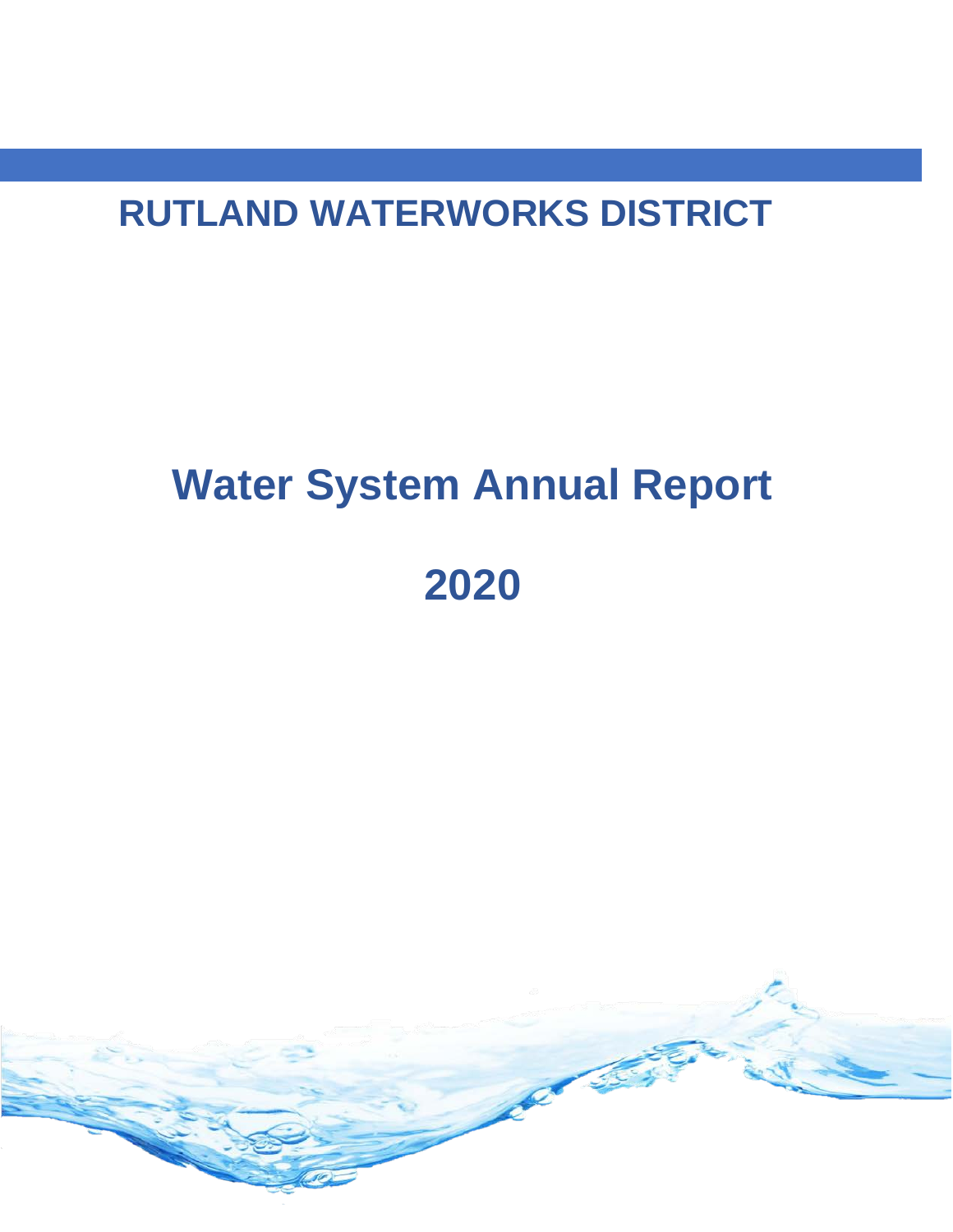

106 - 200 Dougall Road North p: (250) 765-5218<br>Kelowna, BC V1X 3K5 f: (250) 765-7765

www.rutlandwaterworks.com e: info@rutlandwaterworks.com

# **Water System Annual Report**

| 1.0 |                                 |  |  |  |  |  |  |  |
|-----|---------------------------------|--|--|--|--|--|--|--|
| 2.0 | 2.1<br>2.2<br>2.3<br>2.4<br>2.5 |  |  |  |  |  |  |  |
| 3.0 | 3.1                             |  |  |  |  |  |  |  |
| 4.0 |                                 |  |  |  |  |  |  |  |
| 5.0 |                                 |  |  |  |  |  |  |  |
| 6.0 | 6.1<br>6.2<br>6.3               |  |  |  |  |  |  |  |
| 7.0 |                                 |  |  |  |  |  |  |  |
| 8.0 |                                 |  |  |  |  |  |  |  |
|     |                                 |  |  |  |  |  |  |  |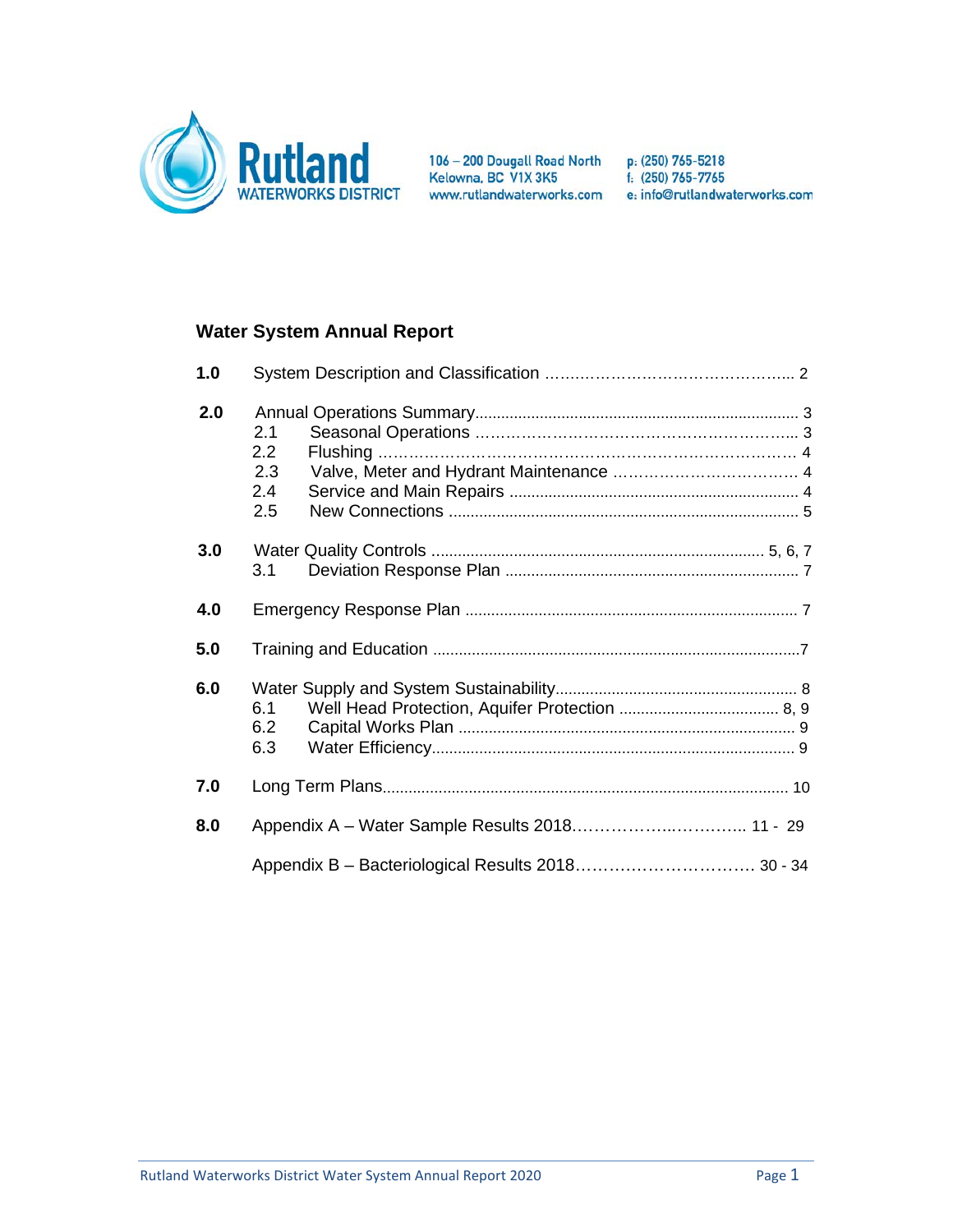Memorandum to: Interior Health – Judi Ekkert, Specialist Environmental Health Officer From: Dave Metcalfe Issue: Water System Annual Report – 2020

Recommendation

It is recommended that this report be received for informational purposes only.

\_\_\_\_\_\_\_\_\_\_\_\_\_\_\_\_\_\_\_\_\_\_\_\_\_\_\_\_\_\_\_\_\_\_\_\_\_\_\_\_\_\_\_\_\_\_\_\_\_\_\_\_\_\_\_\_\_\_\_\_\_\_\_\_

## **1.0 System Description and Classification**

Rutland Waterworks District obtains its water from 15 deep operating wells in the Greater Kelowna Aquifer. There are two zones to the system, the Upper zone, which in combination, pumps directly to that zone and to a 1.8 million US gallon reservoir on Teasdale Road. This reservoir then gravity feeds to the upper zone. The lower zone is run by pressure and directly from pumps, some of which are controlled by variable speed drives. As most of the wells are located in the lower zone there are two booster stations that boost water from the lower zone to the upper zone.

The District operates two pressure reducing stations that regulate pressures between the upper and lower zones. These stations respond to high demands by opening valves to allow water to flow between zones and the storage reservoir.

The District office is located at #106 - 200 Dougall Road North and the warehouse and shop at 1175 Hollywood Road South.

The pump stations properties have several types of legal titles. Some station sites are owned by the District, some sites are held by Statutory Rights of Way on properties owned by FortisBC, the Central Okanagan Regional District and School District No. 23.

Total annual water consumption for 2020 was more than 797.13 million US gallons.

The District is classified by the Environmental Operators Certification Program (E.O.C.P) as a Level III Water Distribution System. The District has seven operators with Water Distribution Classifications and are continually upgrading their training and certifications in compliance with Interior Health who issue the District's Annual Operating Permits.

### **2.0 Annual Operations Summary**

#### **2.1 Seasonal Operation**

The District has seasonal operational procedures to adapt to water quality and water consumption changes.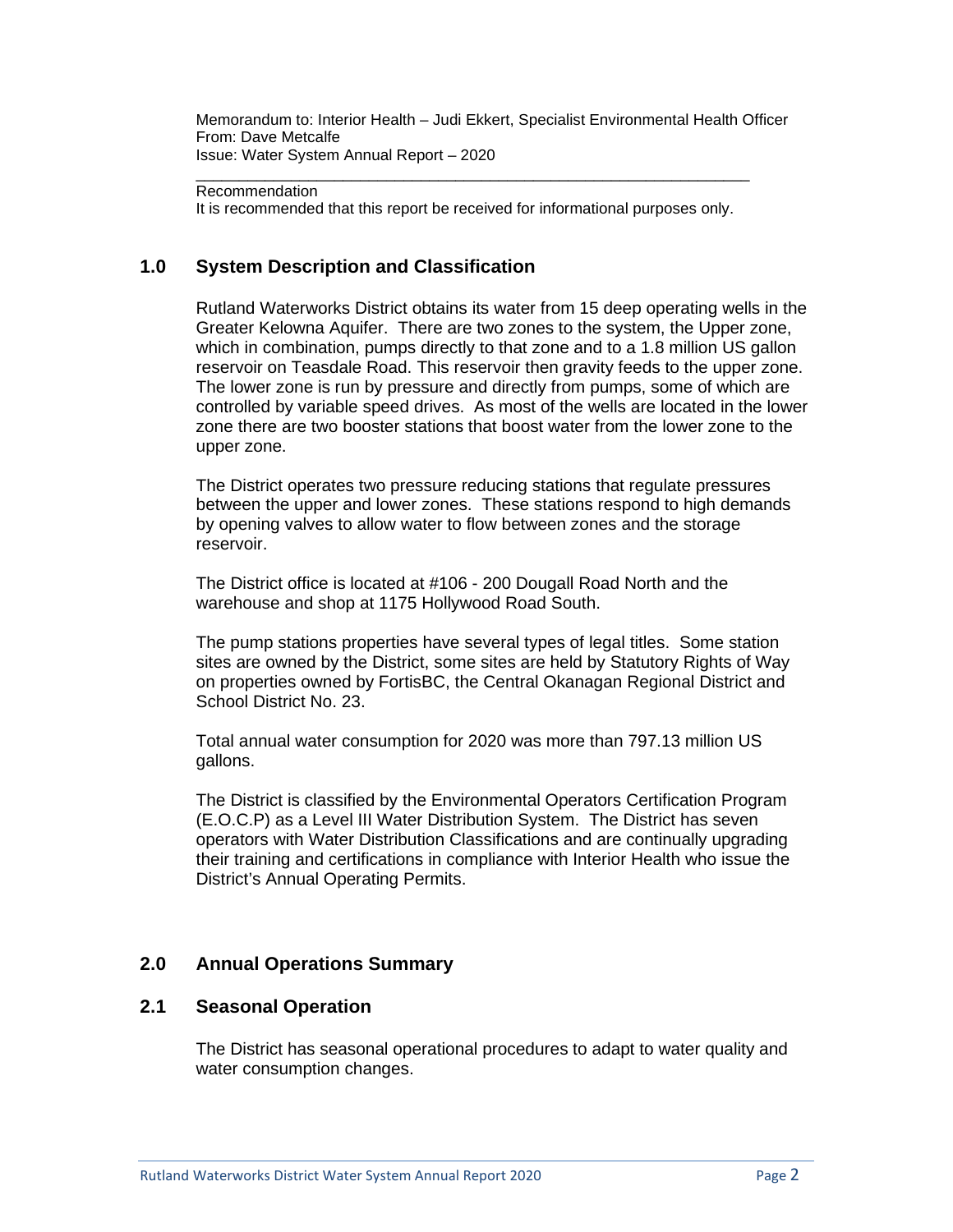During the winter months the daily average demand is 1.4 million US gallons. This demand is supplied primarily from three wells. These wells are of excellent quality and operate with variable speed drives which provide power efficiencies while stabilizing the demand surges in the system.

The spring and fall months have significant demand ranges depending on the weather. The water consumption can change significantly in any given day during this period. These changes are managed by using variable speed drives, the reservoir and by automatic controls that sequence pumps off and on as demands change.

The summer months are the highest consumption months. The demand is met using a sequentially controlled pump program that call for additional pumps as required. These rapid changes in water demands can change water quality significantly as well water with higher mineral content enters the system.

#### **Daily Operations:**

- Daily rounds (Recording gallons pumped, Chlorine used, and visual inspection of equipment & grounds)
- Reservoir grounds inspection
- Cl2 monitoring

# **Total Gallons Pumped (US Gallons) – 2020**



# **2020 Combined Total 797,128,000 US Gallons**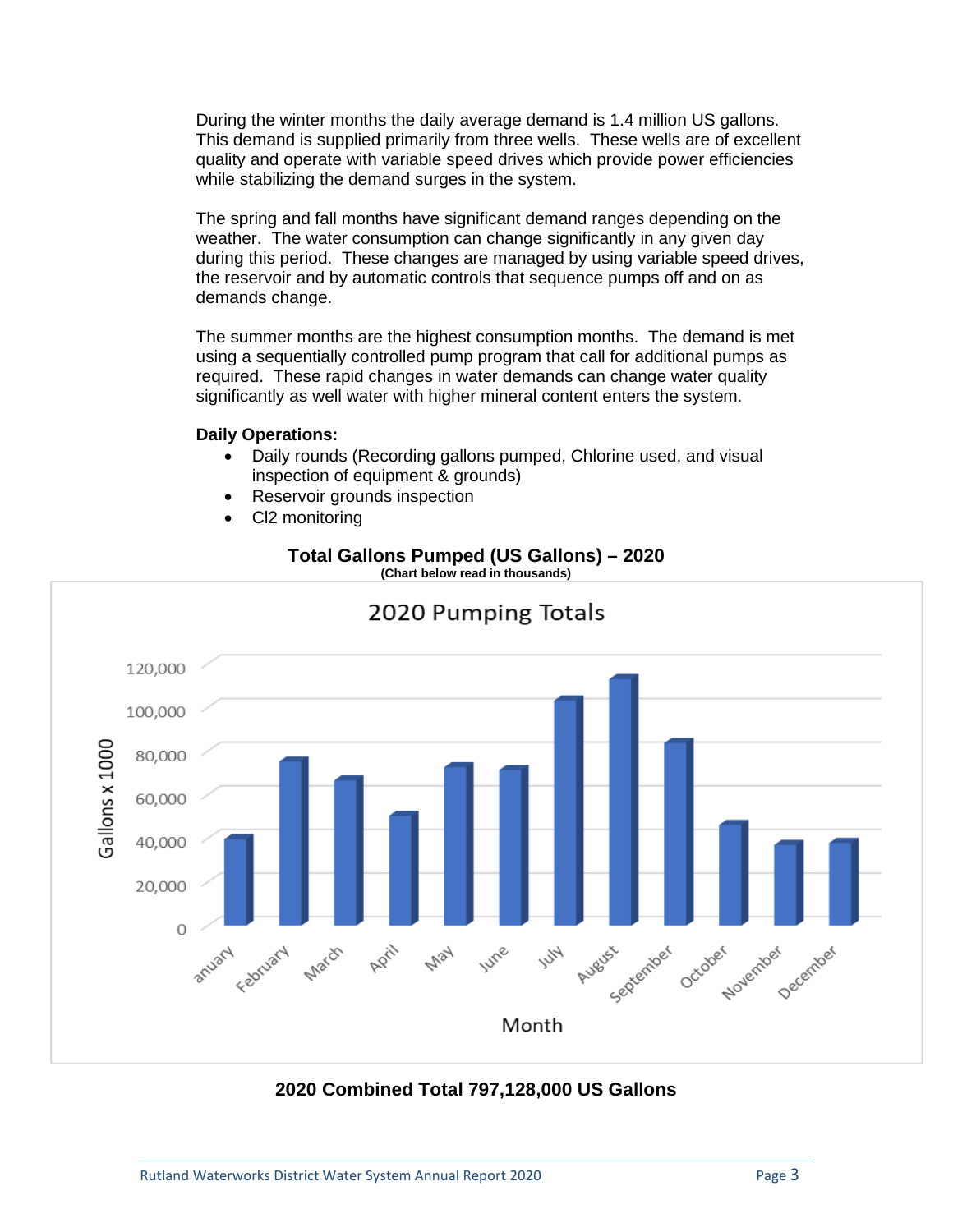## **2.2 Flushing**

A flushing program for both the pipelines and the wells minimizes the effects of varying water quality in the system.

The District has a flushing program that is primarily designed to remove mineralization build up. These minerals come out of suspension in the water during the disinfection process. The mineral residue tends to adhere to the pipe walls and only



move during higher flows from flushing or fire suppression.

## **Spring & Fall Flushing Program:**

- Spring Flushing Upper Zone. April to June 2020
- Fall Flushing Lower Zone. September to November 2020

## **2.3 Valve, Meter and Hydrant Maintenance**

Mainline valves are regularly inspected to confirm the open/close position and their ease of operation. Water meters are replaced or repaired as required to ensure accuracy and performance. Hydrants are serviced annually according to the KWC Service & Maintenance Specifications Agreement with the City of Kelowna.

## **2.4 Service and Main Repairs**

The District repaired approximately 15 water service connections and responded to 19 customer related service breaks. There were 3 water main breaks in 2020.

As very few city projects like expansion of city sewer system, road widening, and sidewalks were performed within the Rutland Waterworks District's distribution system area it kept service and water main repairs to a minimum for 2020

The District has vigorous inspections and specifications for work around our infrastructure especially for the repair and disinfection of water mains should a break occur.

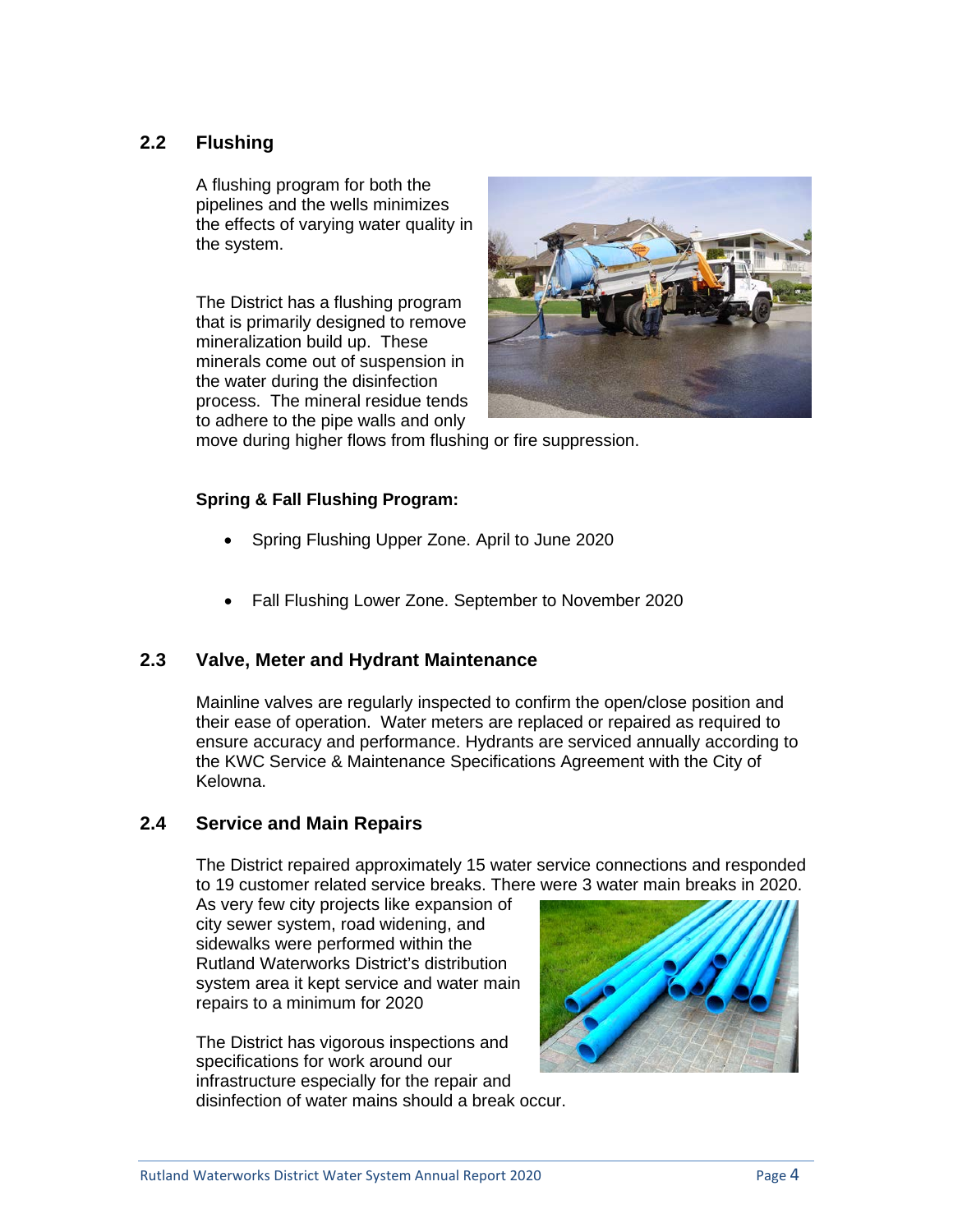## **2.5 New Connections**

The District boundaries are relatively fixed. Any change in connection numbers is primarily through densification.

There were 10 new connections added to the system with the removal and decommissioning of 6 old connections.

Lot amalgamations can reduce the number of services, but the number of dwelling and commercial units can increase.



## **3.0 Water Quality Controls**

Rutland Waterworks District has a rigorous program for monitoring and controlling our water quality.

Rutland Waterworks Water Quality Technicians collect from 10 sample sites throughout the District. These sample sites have been strategically chosen to ensure a good representative of our water in the system.

Rutland Waterworks uses Caro Environmental Services for bacteriological testing (Total Coliform and E. coli).

The District schedules chemical analysis testing on each well every 3 to 5 years. Chemical testing was performed on 13 wells in 2019. Those wells were #3, #3A, #6, #7E, #7W, #8, #9, #10, #11, #12, #13S, #13N, & #15.

As one of our wells (#12) has been close to the MAC (0.02) for Uranium it is closely monitored in the summer or when in use. If the levels increased above the MAC, it would immediately be removed from the sequence for further testing. Once we receive those results and they comply with the GCDWQ it would then be put back online. Uranium testing is also done by Caro Environmental Services.



The testing results have indicated very little change in the mineral levels and are still within the GCDWQ table.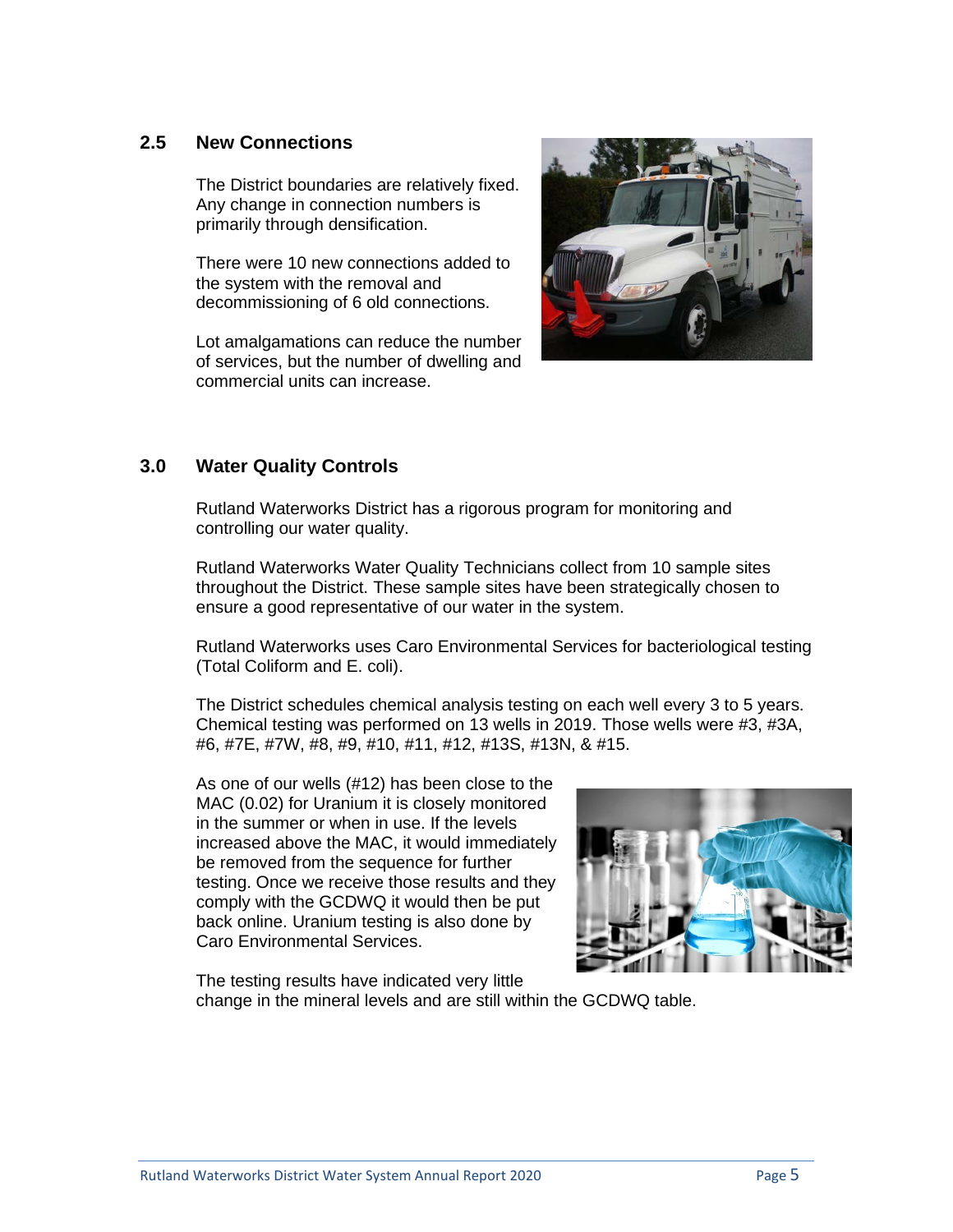## **RWD Water Quality Testing/Monitoring Program:**

Sites that are currently monitored 24 hours/day for Cl2 free and pH and linked to the SCADA:

- $\bullet$  #106 200 Dougall Rd. N. Cl2 free.
- 2982 Springfield Rd. (Pump Station #9) Cl2 free and pH.

#### **RWD Regular Sample Site List**

Six sites that are currently tested/monitored twice weekly are:

- #106 200 Dougall Rd. North (Office/Lab)
- 420 Pine Road
- 920 Saskatoon Road
- 2592 Highway 97 North
- 2080 Hollywood Road South
- 1040 Villa Vista Road

#### **RWD Total Coliform / E. coli Sample Site List**

Ten sites we are currently testing/monitoring are:

- $\bullet$  #106 200 Dougall Rd. North
- 420 Pine Road
- 1040 Villa Vista Road
- South Rutland Elementary
- Belgo Elementary
- Quigley Elementary
- 2080 Hollywood Road South
- 920 Saskatoon Road
- Springvalley Elementary
- 2592 Highway 97 North

\* Note **Total Coliform / E. coli** testing is on a rotation schedule of 2 per week, more added if situation warrants it.

#### **Every Tuesday:**

Six samples are tested for Cl<sub>2</sub> free, Cl<sub>2</sub> total, pH, Turbidity & Temperature (**short**) **test**) (plus 2 from the **Total Coliform / E. coli** list) Depending on the rotation list; we could be collecting up to 8 samples on that day.

#### **Friday:**

**\*** Two types of testing are performed on Fridays, (**short test**) and (**full parameter test**).

#### **Friday short test -- RWD Standard Sample Site List**

Samples taken are tested for  $Cl_2$  free,  $Cl_2$  total, pH, Turbidity & Temperature.

#### **Friday full parameter test** (every second Friday) **RWD Regular Sample Site List**

Like every Friday samples are tested for  $Cl_2$  free,  $Cl_2$  total, pH, Turbidity & Temperature. With the addition of testing for Hardness as CaCO3, Iron, Nitrate, Nitrite, Manganese. An estimated 350 tests are performed in any given month.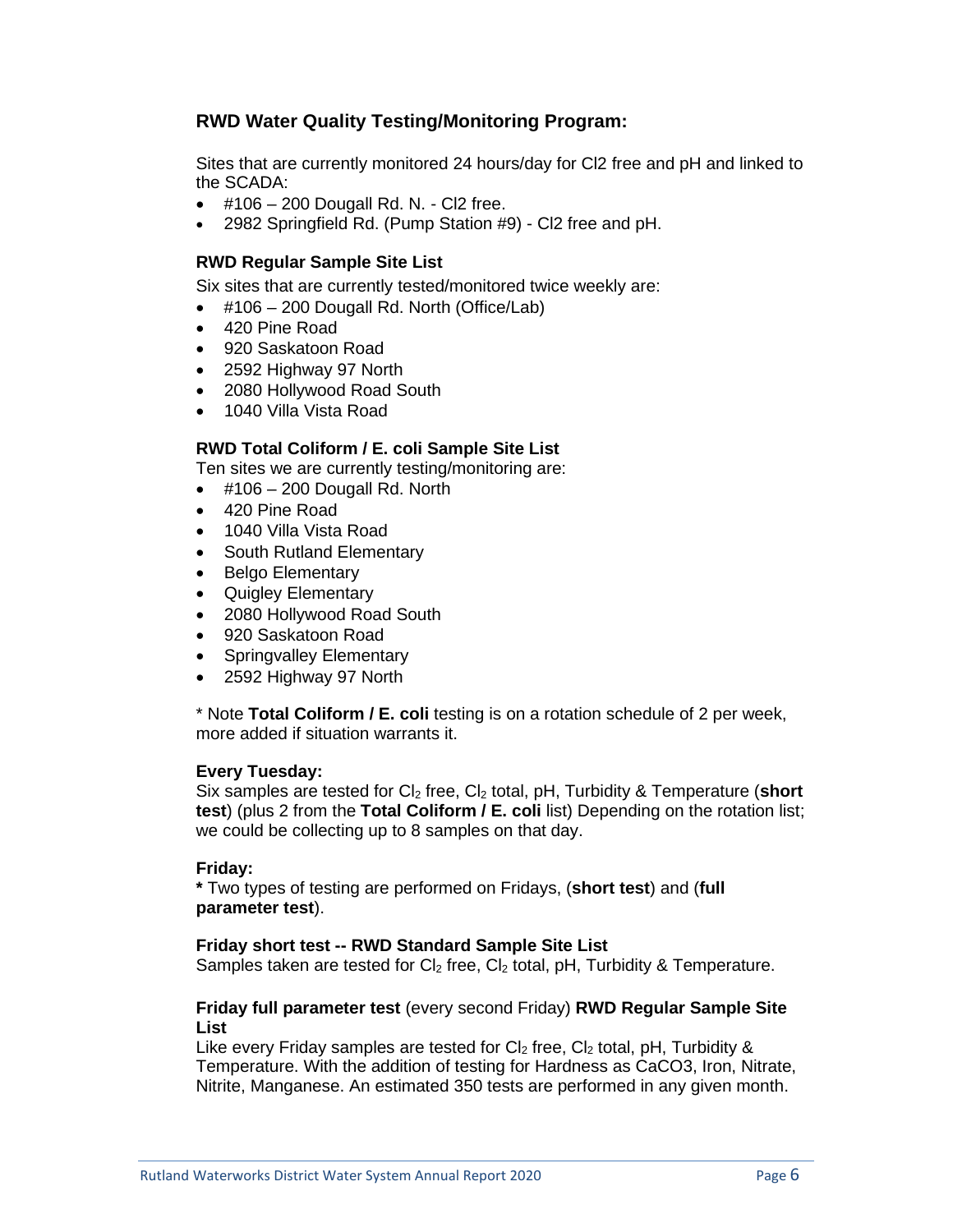This does not include testing that is requested by our customers, specific wells or during our annual mainline-flushing program.

## **Backflow Prevention Program**

#### **Background:**

In conjunction with the Kelowna Joint Water Committee's Centralized CCC Program we first perform a hazard analysis of our district. Secondly, we then rate our ICI customers as High, Moderate and Low and then we work at inspecting these properties from High to Low.



All new developments go through the City of Kelowna Planning & Building departments and the city inspectors determine installation requirements and follow to completion.

RWD annually re-evaluates our ICI customers during the first quarter readings to visually determine if anything has changed.

## **3.1 Deviation Response Plan**

The District has an established Deviation Response Plan set of data monitoring parameters to respond to any changes outside the normal ranges of the operating parameters.

Deviations in any tested parameter trigger several responses that vary from retesting, levels of public notification and Interior Health consultations.

## **4.0 Emergency Response Plan**

The District has an Emergency Response Plan that is updated regularly. Our plan follows the standards established within the WRF Pocket Guide which provides the necessary procedures, notification lists in order of priority, action items including equipment, manpower, emergency services, etc. to respond to potential emergency situations.

The District works in conjunction with health agencies, first responders and other networked groups to foster a cooperative/coordinated response.

## **5.0 Training and Education**

All our operators regularly attend seminars and workshops to upgrade and maintain a high skill level.

Safety meetings are a documented regular bi-weekly activity in our operations. The EOCP monitors and certifies the status of all our operators.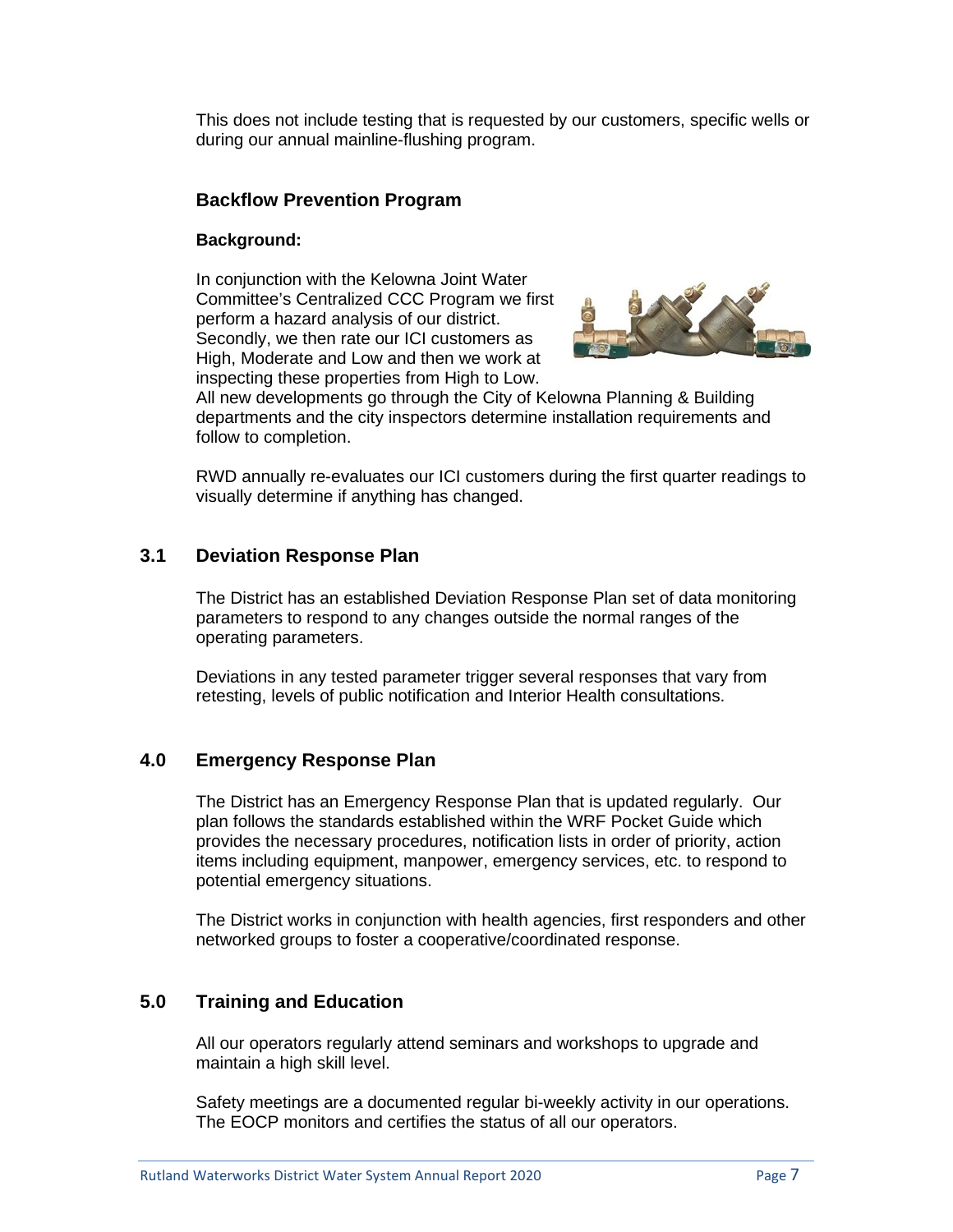The District maintains an active role in the water industry with direct involvement with the Kelowna Water Committee and membership in the Water Supply Association of British Columbia, British Columbia Ground Water Association, British Columbia Water and Wastewater Association and the American Water works Association – to name just a few.

## **6.0 Water Supply and System Sustainability**

The District operates 15 deep water wells and has an additional four wells for monitoring and future expansion. The wells are checked regularly by our operators as they conduct standard "daily rounds" throughout the District.

Our water system wells, and infrastructure are maintained by a series of seasonal procedures that include:

- Flushing dormant wells to treat and freshen them before they are brought online.
- Treating specific wells to control regrowth and screen plugging
- Measuring static well levels, temperature and checking well performance through specific capacity calculations and current demand/water pumped calculations.
- Motor and pump efficiency tests and reports.

Several consultants who specialize in the industry are regularly consulted for current performance and sustainability of all facets of the water system.

The District has a working computer model of the system that varies fire flows, directional flushing efficiencies. Annual tests are performed to monitor efficiencies of pumps, motors, wells, power consumption.

# **6.1 Well Head Protection/Aquifer Protection**

As our engineers have designed well head protection into the pump stations and well head design. Our operators are trained to recognize deterioration of any protective equipment or materials.

In 2011 the City of Kelowna Mayor & Council adopted the 2030 the Official Community Plan, which now has a plan for groundwater protection. This plan is called the Natural Environment Development Permit Guidelines. The City of Kelowna has designated environmentally sensitive areas and groundwater resources which have a high intrinsic value and are therefore important to the city and its residents and by using established capture zones to limit or regulate new development within wellhead capture zone areas should better protect the groundwater from inappropriate development. The Development Permit Area designation is intended to complement the federal and/or provincial acts and regulations.

The Kelowna Joint Water Committee, Golder Engineering and the City of Kelowna IT department have developed a program called BITS (Borehole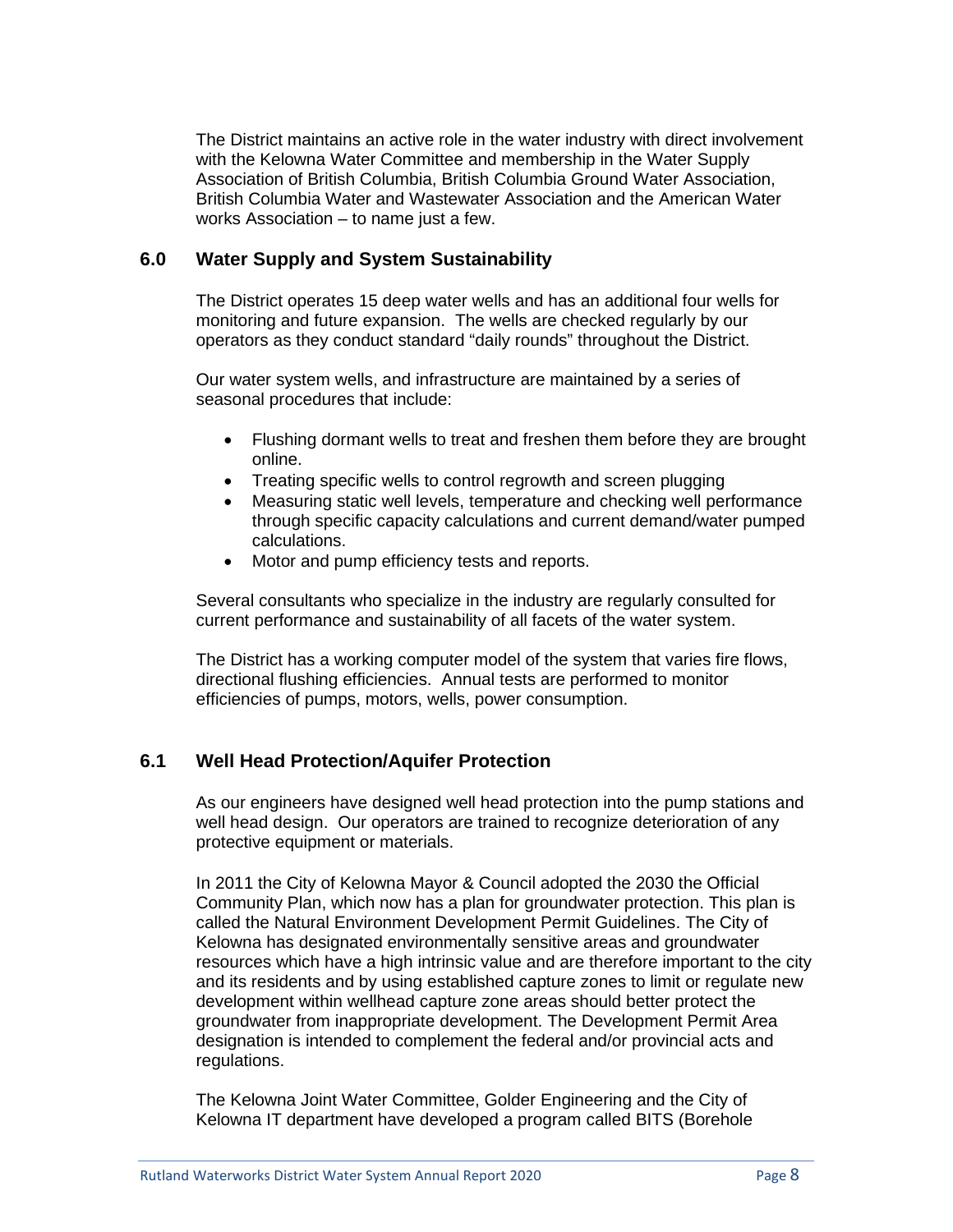Information Tracking System). This program will collect and register all new groundwater well information that's in the Greater Kelowna Aquifer. This information is then registered through the City of Kelowna Planning and Permit departments for review. This step is to help minimize negative impacts to groundwater by:

- Protecting and/or enhancing water quality
- Protecting drinking water sources against possible contamination from land use and development activities
- Protecting subsurface aquifers forming part of the City of Kelowna water supply
- Promoting the efficient use of water to ensure a sustainable hydrologic system in the watershed.

The work to date has been performed by a prominent hydrogeologist. Several agencies have been involved to assist with data collection, interpretation and current and future planning.

## **6.2 Capital Works Plan**

A Capital Works Plan is prepared and updated regularly. The plans are driven by change in zoning, area specific City of Kelowna plans, rapid development and social needs, rising construction and material costs, etc.

The plans identify specific expansion upgrades to keep pace with development demand and land use changes. The plan is approved by the Ministry of Community, Sport and Cultural Development who control and verify the funds collected and released specifically for Capital Works Projects. The RWD Board of Trustees reviewed and approved the Capital Works Plan 2018 - 2027

## **6.3 Water Use Efficiency**

Most of the District is metered and has developed a sustainable toll structure to maintain and upgrade the program. Water rates have been developed to encourage responsible water use by keeping water tolls low for basic water requirements and then developing an increasing block rate structure for consumers with higher non-essential water demands.

The District has been active with the KJWC with appropriately timed messaging that encourages education and awareness of the costs and benefits of using water responsibly. In 2020 we continued our partnership with the Okanagan Waterwise program.

The District enforces water regulations by patrols of residences and by acting on neighbour complaints, etc. Generally, we have found that we have a very responsible customer base with few exceptions. Water consumption is tracked daily in the system and this data aids in the timely actions the District takes to maintain a level of responsible water use.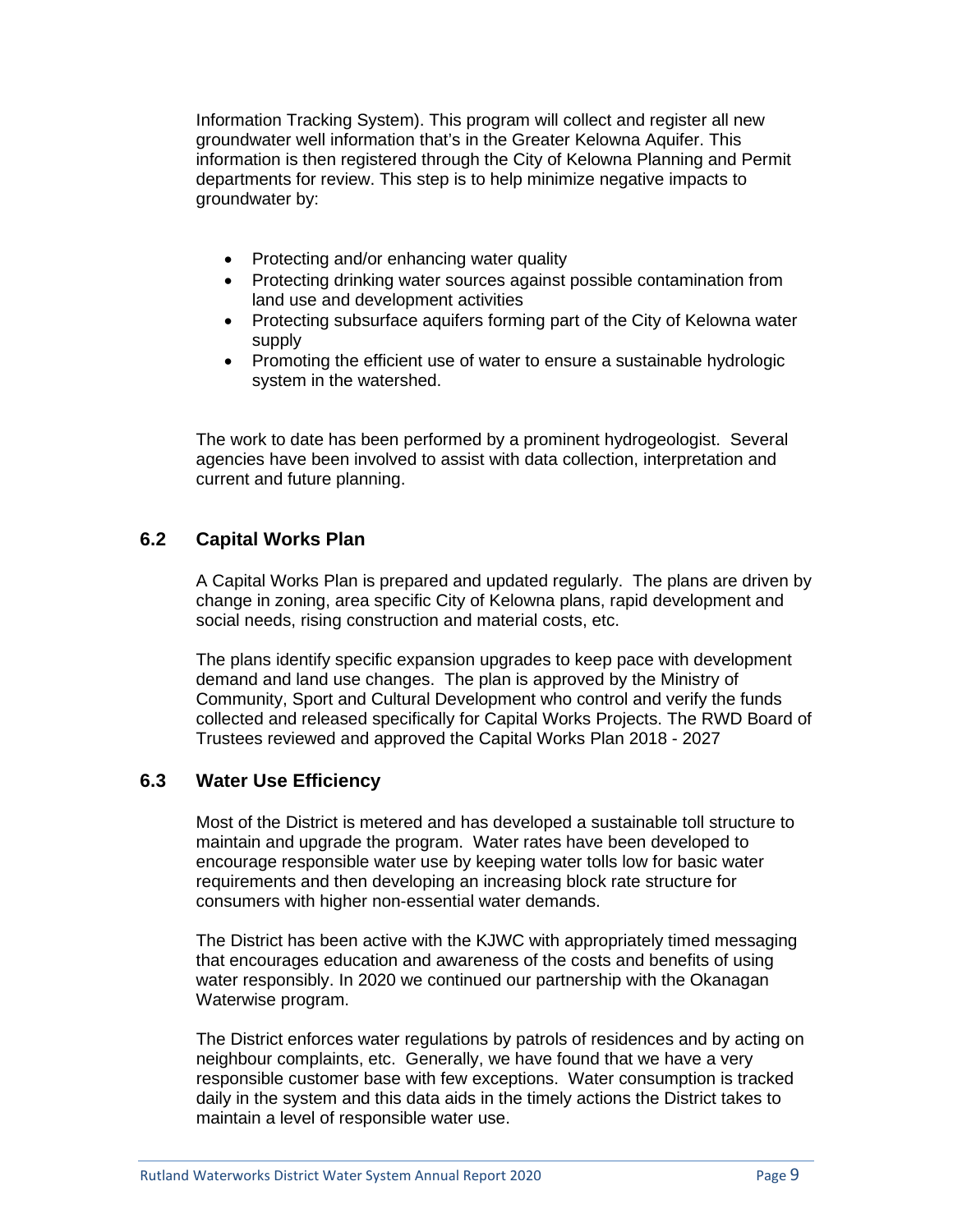## **7.0 Long Term Plans**

The District designs the systems long term plans by identifying future demands and aligning those demands with area development.

The district has been working closely with Ministry staff (FLNR) on the groundwater licensing registry. RWD well logs and usage projections have been submitted on November 27<sup>th</sup>, 2017 and waiting for application approval process.

Future well locations and increased yield from existing wells are identified and secured when appropriate. Reserves are put aside and used when required.

Future well yield capacity for Wells No. 7 East, 7 West, and 12. Reserve Wells No. 14 East, No. 14 West and Well No. 16 is planned to meet the District's demands for a 20-year projection. In the fall of 2018, we removed power and isolated Well No. 2 from the grid. It is now being used as an observation well until further notice.

A second balancing reservoir for the east Kelowna bench is in the planning stages with land acquisition and bridge design in process.

In 2017 we have completed the installation of a Variable Speed Drive (VFD) pump drive at well #6. This addition will gain better control in lessoning pump cycling of the Wells #7E & 7W and controlling the flows at Well #6.

In 2020, a Backup Power Generator was installed at Well #6 for emergency backup power in the event of power outages.

Looping of dead-end lines has been a mandated plan for the district and good progress has been made over the past couple of years.

## **8.0 Appendix A - Water Testing Results 2020**

- 1. 200 Dougall Road North
- 2. 420 Pine Road
- 3. 2592 Highway 97 North
- 4. 920 Saskatoon Road
- 5. 2080 Hollywood Road South
- 6. 1040 Villa Vista Road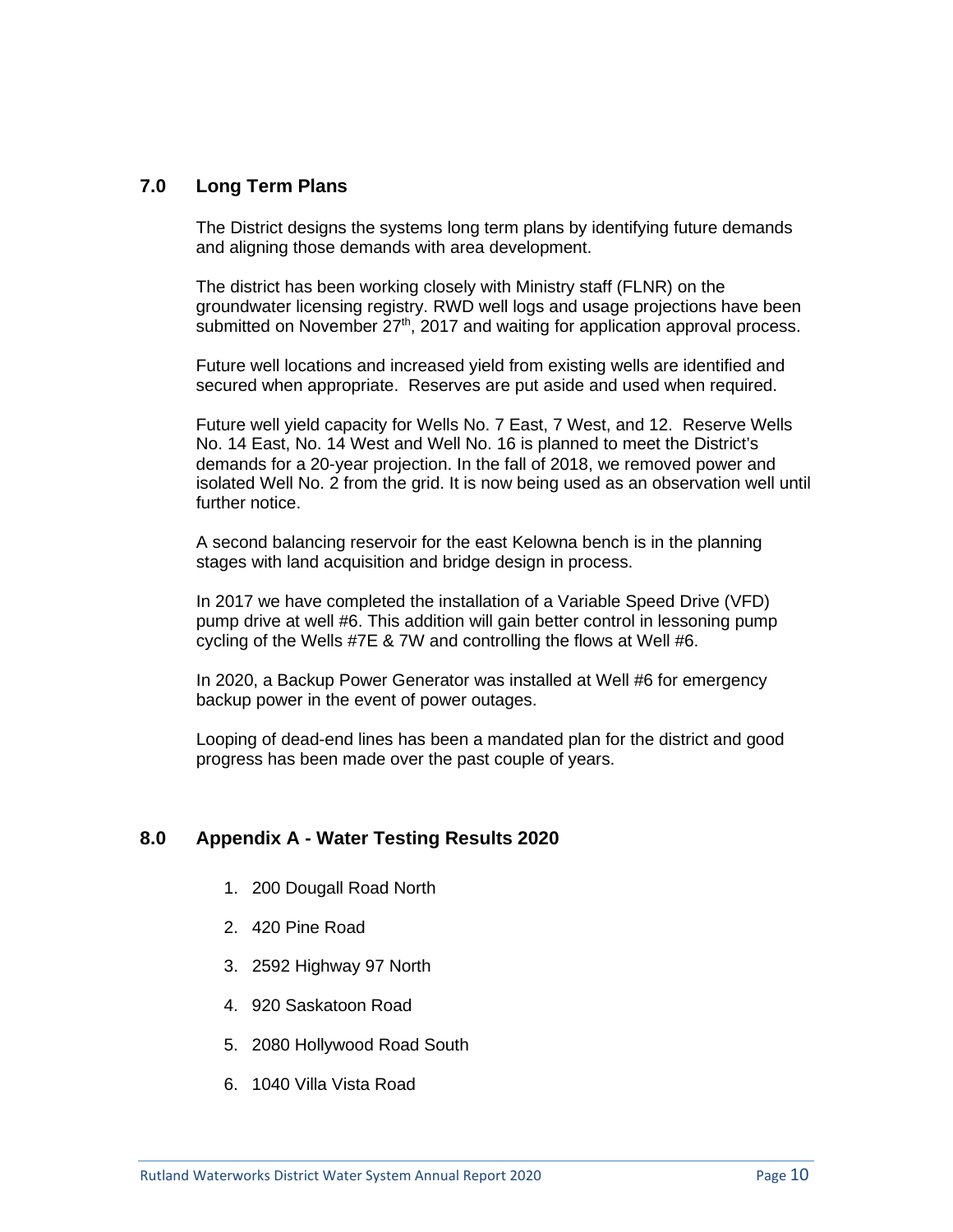# **RWD Water Testing Results 2020**

*(Monthly Averages)*



|               | Free | Total |     |                 |             |                |                |      |           |      |
|---------------|------|-------|-----|-----------------|-------------|----------------|----------------|------|-----------|------|
| Date          | CL2  | CL2   | pH  | <b>Hardness</b> | <b>Iron</b> | <b>Nitrite</b> | <b>Nitrate</b> | Mn   | Turbidity | Temp |
| Jan-20        | 0.07 | 0.15  | 7   | 178             | 0.01        | 0.01           | 1.3            | 0.06 | 0.48      | 9    |
| Feb-20        | 0.11 | 0.19  | 7.1 | 149             | 0.01        | 0.01           | 1.7            | 0.08 | 0.33      | 11   |
| Mar-20        | 0.09 | 0.14  | 7   | 187             | 0.02        | 0.01           | 0.8            | 0.09 | 0.25      | 11   |
| Apr-20        | 0.19 | 0.24  | 6.9 | 157             | 0.03        | 0              | 1.2            | 0.06 | 0.26      | 12   |
| $May-20$      | 0.13 | 0.19  | 7   | 174             | 0.01        | $\mathbf{0}$   | 1.2            | 0.05 | 0.29      | 14   |
| <b>Jun-20</b> | 0.1  | 0.16  | 7.1 | 164             | 0.06        | 0.01           | 1.8            | 0.02 | 0.33      | 14   |
| Jul-20        | 0.06 | 0.12  | 7.3 | 180             | 0.06        | 0.01           | 2.3            | 0.03 | 0.32      | 16   |
| Aug-20        | 0.04 | 0.13  | 7.3 | 242             | 0.01        | $\mathbf{0}$   | 0.7            | 0.03 | 0.58      | 17   |
| Sep-20        | 0.04 | 0.12  | 7.3 | 269             | 0.04        | 0.01           | 0.9            | 0.03 | 0.51      | 17   |
| Oct-20        | 0.08 | 0.22  | 7   | 161             | 0.01        | 0              | 1.1            | 0.01 | 0.39      | 15   |
| <b>Nov-20</b> | 0.08 | 0.19  | 6.9 | 159             | 0.03        | $\mathbf{0}$   | 1.7            | 0.02 | 0.36      | 13   |
| Dec-20        | 0.11 | 0.15  | 7   | 161             | 0.03        | 0.01           | 0.8            | 0.01 | 0.33      | 12   |

## **200 Dougall Road North**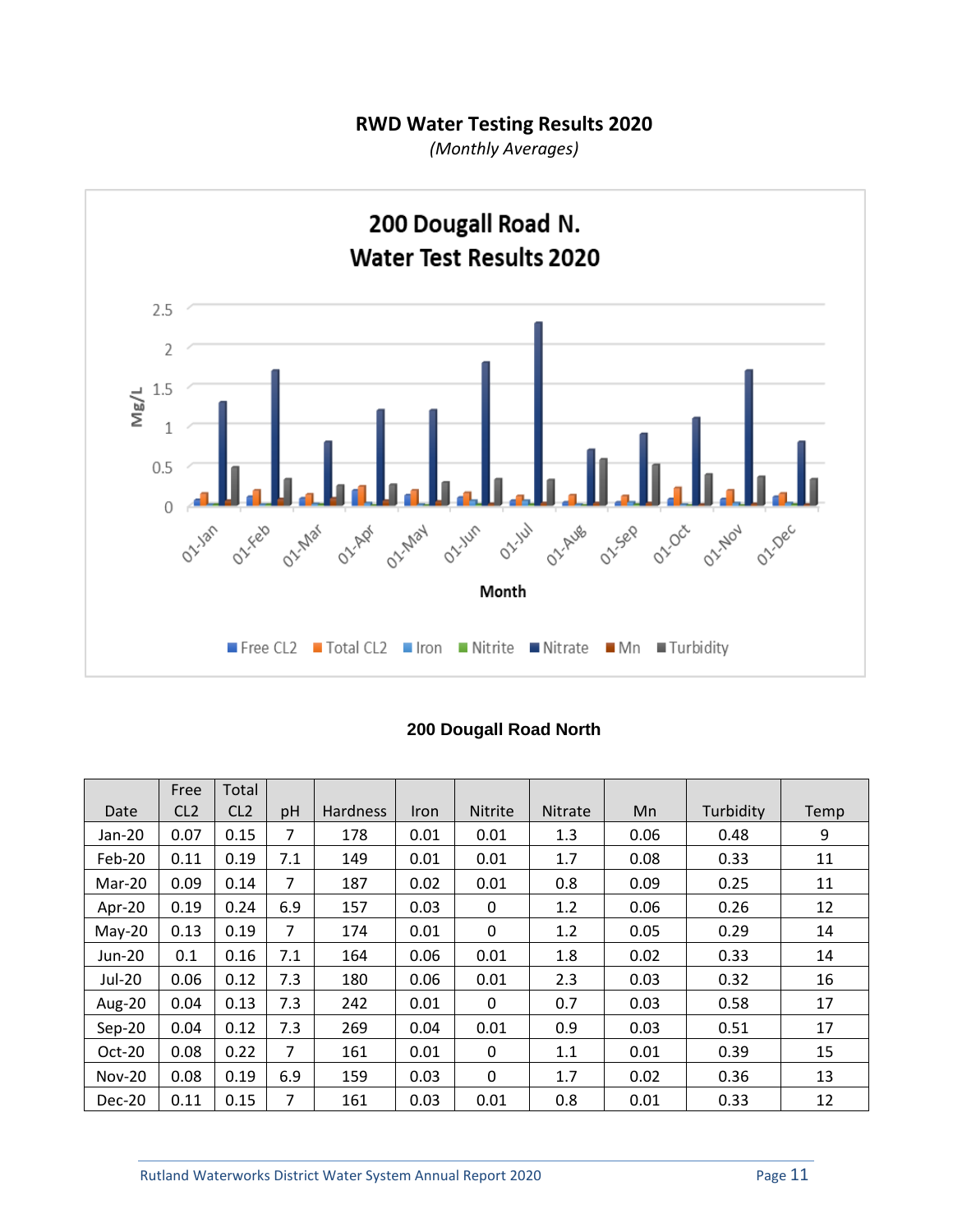

#### **420 Pine Road**

|               | Free            | Total           |     |                 |      |                |                |       |           |                |
|---------------|-----------------|-----------------|-----|-----------------|------|----------------|----------------|-------|-----------|----------------|
| Date          | CL <sub>2</sub> | CL <sub>2</sub> | pH  | <b>Hardness</b> | Iron | <b>Nitrite</b> | <b>Nitrate</b> | Mn    | Turbidity | Temp           |
| Jan-20        | 0.03            | 0.11            | 7.2 | 163             | 0.04 | 0.005          | 1.8            | 0.048 | 0.49      | 6              |
| Feb-20        | 0.17            | 0.25            | 7.1 | 174             | 0.02 | 0.006          | 1.9            | 0.054 | 0.32      | 6              |
| Mar-20        | 0.15            | 0.18            | 7.1 | 155             | 0.03 | 0.005          | 1.3            | 0.067 | 0.23      | $\overline{7}$ |
| Apr-20        | 0.17            | 0.22            | 7   | 160             | 0.04 | 0.004          | 1.4            | 0.077 | 0.28      | 7              |
| $May-20$      | 0.11            | 0.17            | 7.1 | 159             | 0.03 | 0.005          | 2.1            | 0.06  | 0.29      | 11             |
| <b>Jun-20</b> | 0.07            | 0.14            | 7.1 | 166             | 0.03 | 0.005          | 1.8            | 0.012 | 0.33      | 14             |
| Jul-20        | 0.06            | 0.14            | 7.3 | 179             | 0.05 | 0.008          | 1.1            | 0.016 | 0.31      | 16             |
| Aug-20        | 0.06            | 0.14            | 7.3 | 295             | 0.01 | 0.002          | 0.5            | 0.028 | 0.54      | 17             |
| $Sep-20$      | 0.02            | 0.12            | 7.3 | 237             | 0.03 | 0.002          | 0.4            | 0.015 | 0.42      | 16             |
| Oct-20        | 0.01            | 0.17            | 7.2 | 179             | 0.03 | 0.005          | 1.6            | 0.016 | 0.39      | 16             |
| <b>Nov-20</b> | 0.04            | 0.12            | 7.1 | 165             | 0.02 | 0.006          | 2.8            | 0.013 | 0.32      | 12             |
| Dec-20        | 0.04            | 0.08            | 7.3 | 163             | 0.04 | 0.004          | 1.6            | 0.011 | 0.29      | 12             |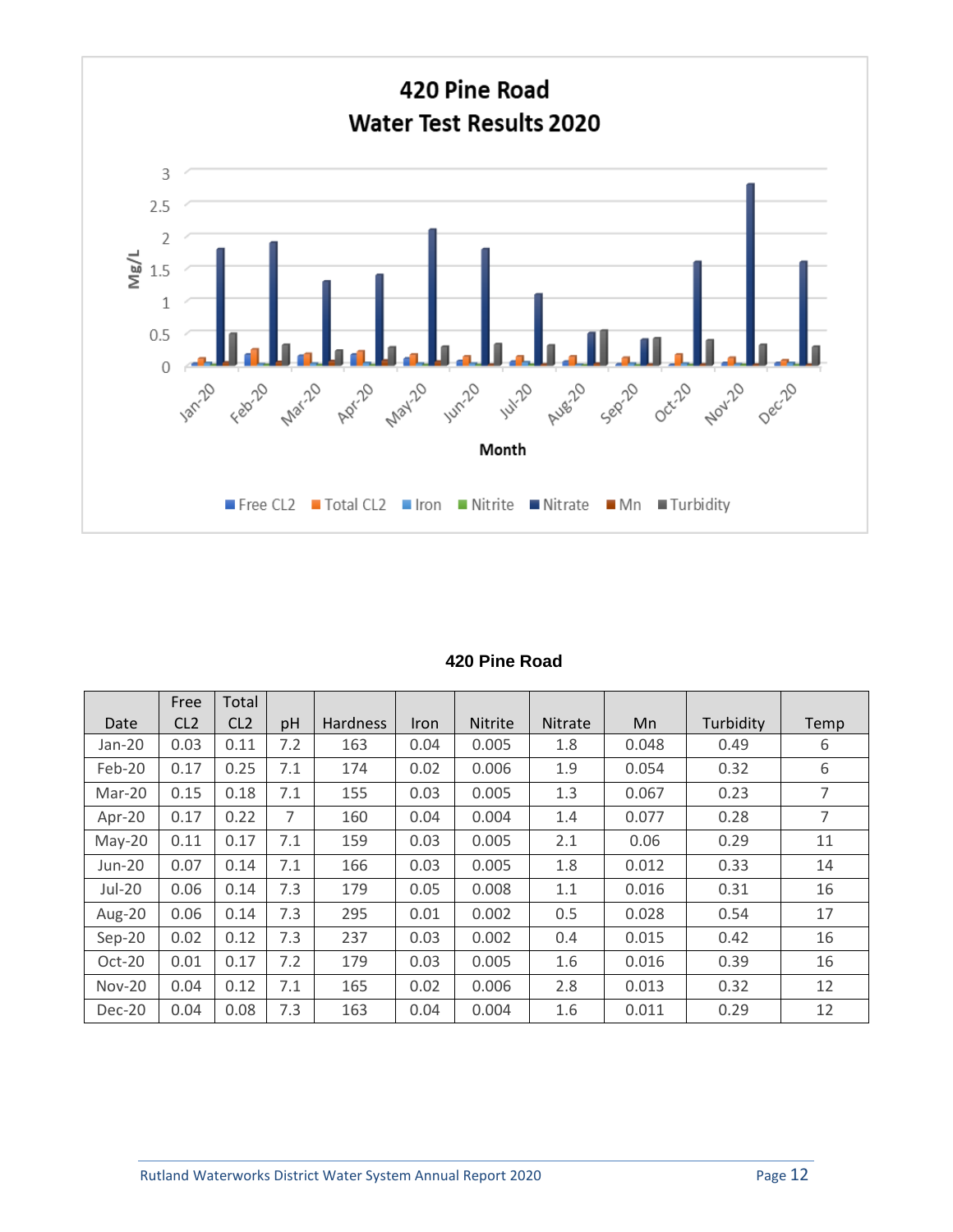

## **2592 Highway 97 North**

|               | Free            | Total           |     |                 |      |                |                |       |           |      |
|---------------|-----------------|-----------------|-----|-----------------|------|----------------|----------------|-------|-----------|------|
| Date          | CL <sub>2</sub> | CL <sub>2</sub> | pH  | <b>Hardness</b> | Iron | <b>Nitrite</b> | <b>Nitrate</b> | Mn    | Turbidity | Temp |
| Jan-20        | 0.17            | 0.25            | 7.1 | 177             | 0.01 | 0.005          | 1.8            | 0.068 | 0.47      | 7    |
| Feb-20        | 0.15            | 0.24            | 7   | 145             | 0.01 | 0.004          | 1.5            | 0.047 | 0.32      | 7    |
| Mar-20        | 0.2             | 0.23            | 7.1 | 181             | 0.02 | 0.003          | $\mathbf{1}$   | 0.083 | 0.22      | 8    |
| Apr-20        | 0.26            | 0.37            | 7   | 169             | 0.02 | 0.005          | 1.5            | 0.074 | 0.24      | 10   |
| $May-20$      | 0.21            | 0.28            | 7   | 167             | 0.02 | 0.003          | 1.5            | 0.049 | 0.29      | 13   |
| Jun-20        | 0.15            | 0.24            | 7.1 | 159             | 0.04 | 0.008          | 1.7            | 0.023 | 0.3       | 14   |
| Jul-20        | 0.04            | 0.17            | 7.3 | 163             | 0.06 | 0.006          | 1.3            | 0.076 | 0.33      | 16   |
| Aug-20        | 0.03            | 0.14            | 7.4 | 315             | 0.1  | 0.004          | 0.6            | 0.121 | 0.6       | 16   |
| $Sep-20$      | 0.05            | 0.17            | 7.2 | 225             | 0.05 | 0.004          | 1.1            | 0.045 | 0.46      | 16   |
| Oct-20        | 0.14            | 0.33            | 7.1 | 161             | 0.01 | 0.005          | 1.3            | 0.008 | 0.42      | 14   |
| <b>Nov-20</b> | 0.39            | 0.48            | 7.1 | 166             | 0.01 | 0.002          | 2.7            | 0.013 | 0.36      | 11   |
| Dec-20        | 0.31            | 0.37            | 7.2 | 163             | 0.03 | 0.003          | 1.6            | 0.015 | 0.28      | 11   |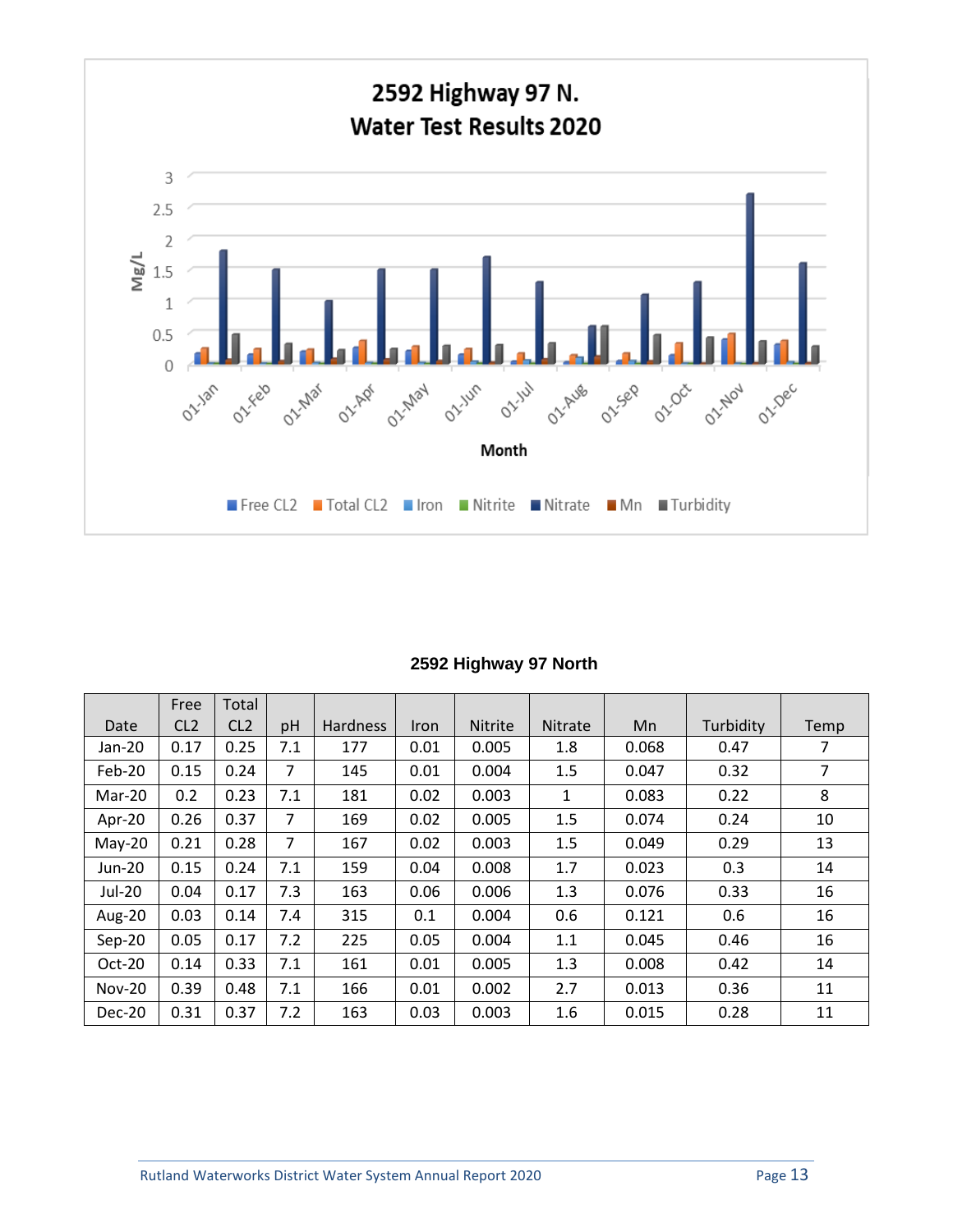

#### **920 Saskatoon Road**

|               | Free            | Total           |     |                 |             |                |                |       |           |      |
|---------------|-----------------|-----------------|-----|-----------------|-------------|----------------|----------------|-------|-----------|------|
| Date          | CL <sub>2</sub> | CL <sub>2</sub> | pH  | <b>Hardness</b> | <b>Iron</b> | <b>Nitrite</b> | <b>Nitrate</b> | Mn.   | Turbidity | Temp |
| Jan-20        | 0.09            | 0.21            | 7.1 | 167             | 0.01        | 0.006          | 1.8            | 0.065 | 0.48      | 9    |
| Feb-20        | 0.15            | 0.23            | 7   | 174             | 0.02        | 0.003          | 1.7            | 0.075 | 0.31      | 9    |
| Mar-20        | 0.18            | 0.22            | 7.1 | 199             | 0.01        | 0.004          | 1.1            | 0.088 | 0.24      | 9    |
| Apr-20        | 0.29            | 0.34            | 7   | 164             | 0.01        | 0.004          | 0.8            | 0.089 | 0.25      | 11   |
| $May-20$      | 0.1             | 0.17            | 7.1 | 166             | 0.02        | 0.005          | 1.6            | 0.066 | 0.28      | 13   |
| <b>Jun-20</b> | 0.09            | 0.19            | 7.1 | 185             | 0.03        | 0.004          | 1.6            | 0.044 | 0.34      | 13   |
| Jul-20        | 0.03            | 0.11            | 7.4 | 203             | 0.04        | 0.004          | 1.6            | 0.096 | 0.41      | 15   |
| Aug-20        | 0.03            | 0.1             | 7.5 | 302             | 0.11        | 0.007          | 1.3            | 0.107 | 0.67      | 17   |
| $Sep-20$      | 0.05            | 0.16            | 7.3 | 219             | 0.07        | 0.006          | 1.2            | 0.076 | 0.53      | 15   |
| Oct-20        | 0.18            | 0.35            | 7.1 | 167             | 0.01        | 0.006          | 1.2            | 0.021 | 0.44      | 14   |
| <b>Nov-20</b> | 0.28            | 0.39            | 7.1 | 162             | 0.02        | 0.003          | $\overline{2}$ | 0.014 | 0.42      | 12   |
| Dec-20        | 0.2             | 0.28            | 7.2 | 162             | 0.01        | 0.002          | 1.8            | 0.014 | 0.3       | 10   |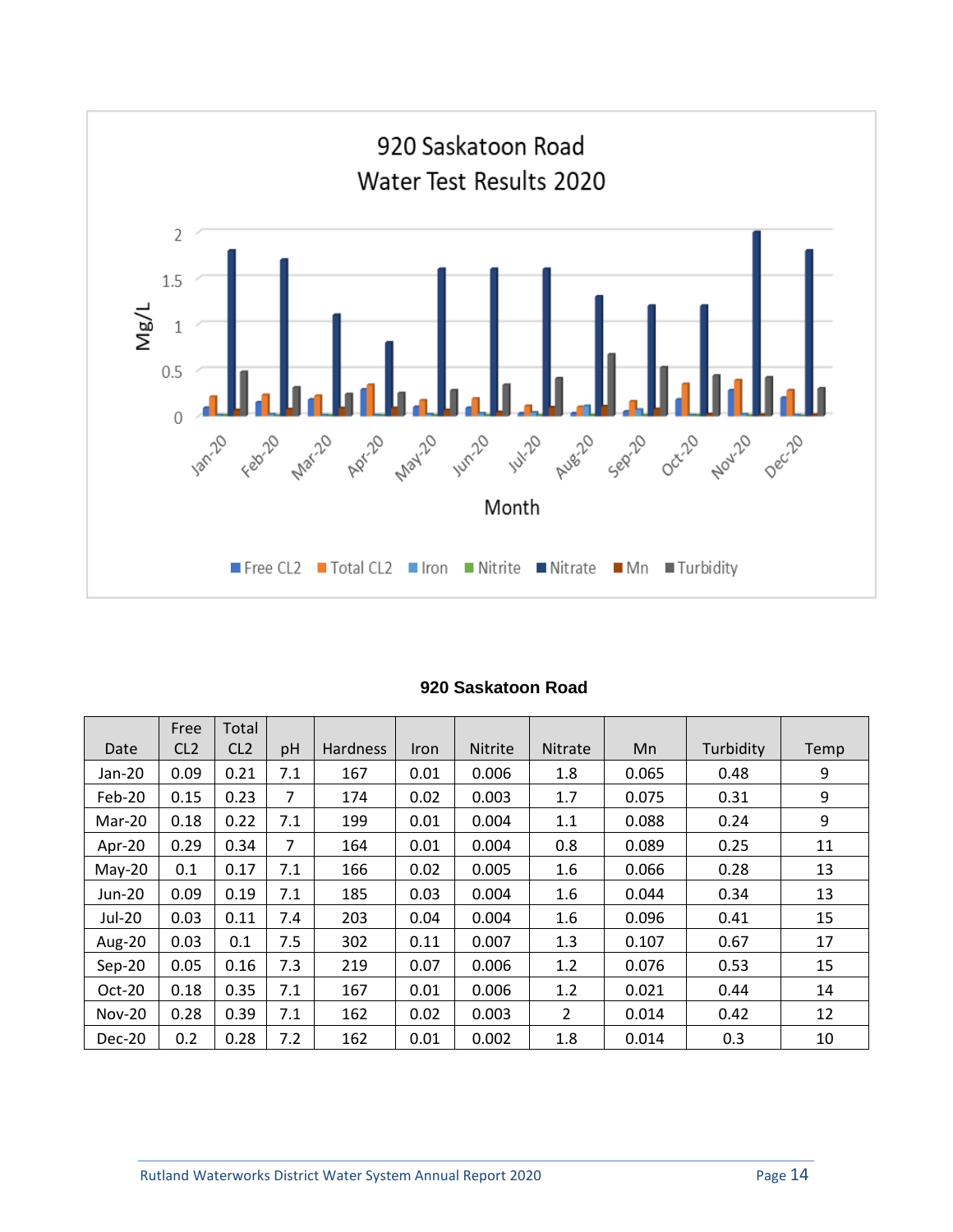

## **2080 Hollywood Road South**

|               | Free            | Total           |                |                 |      |                |                |       |           |      |
|---------------|-----------------|-----------------|----------------|-----------------|------|----------------|----------------|-------|-----------|------|
| Date          | CL <sub>2</sub> | CL <sub>2</sub> | pH             | <b>Hardness</b> | Iron | <b>Nitrite</b> | <b>Nitrate</b> | Mn.   | Turbidity | Temp |
| Jan-20        | 0.05            | 0.13            | 7.1            | 163             | 0.02 | 0.004          | 1.1            | 0.057 | 0.49      | 7    |
| Feb-20        | 0.05            | 0.12            | 7.2            | 155             | 0.03 | 0.003          | $\overline{2}$ | 0.086 | 0.31      | 7    |
| Mar-20        | 0.08            | 0.13            | 7.2            | 192             | 0.02 | 0.003          | 1.2            | 0.088 | 0.24      | 8    |
| Apr-20        | 0.19            | 0.26            | 7              | 167             | 0.03 | 0.004          | 1.3            | 0.079 | 0.24      | 9    |
| $May-20$      | 0.11            | 0.18            | 7.1            | 157             | 0.01 | 0.004          | 0.9            | 0.046 | 0.28      | 11   |
| Jun-20        | 0.13            | 0.18            | $\overline{7}$ | 176             | 0.04 | 0.004          | 0.9            | 0.016 | 0.31      | 13   |
| Jul-20        | 0.11            | 0.16            | 7.2            | 190             | 0.05 | 0.004          | $\mathbf{1}$   | 0.013 | 0.31      | 15   |
| Aug-20        | 0.04            | 0.17            | 7.3            | 282             | 0.01 | 0.003          | 1.3            | 0.011 | 0.59      | 17   |
| $Sep-20$      | 0.06            | 0.18            | 7.2            | 220             | 0.02 | 0.004          | $\mathbf{1}$   | 0.009 | 0.47      | 16   |
| Oct-20        | 0.04            | 0.2             | 7.2            | 170             | 0.01 | 0.003          | 0.8            | 0.017 | 0.47      | 14   |
| <b>Nov-20</b> | 0.08            | 0.14            | 7.1            | 162             | 0.03 | 0.004          | 1.2            | 0.019 | 0.38      | 11   |
| Dec-20        | 0.08            | 0.14            | 7.3            | 153             | 0.04 | 0.005          | 1.6            | 0.013 | 0.3       | 10   |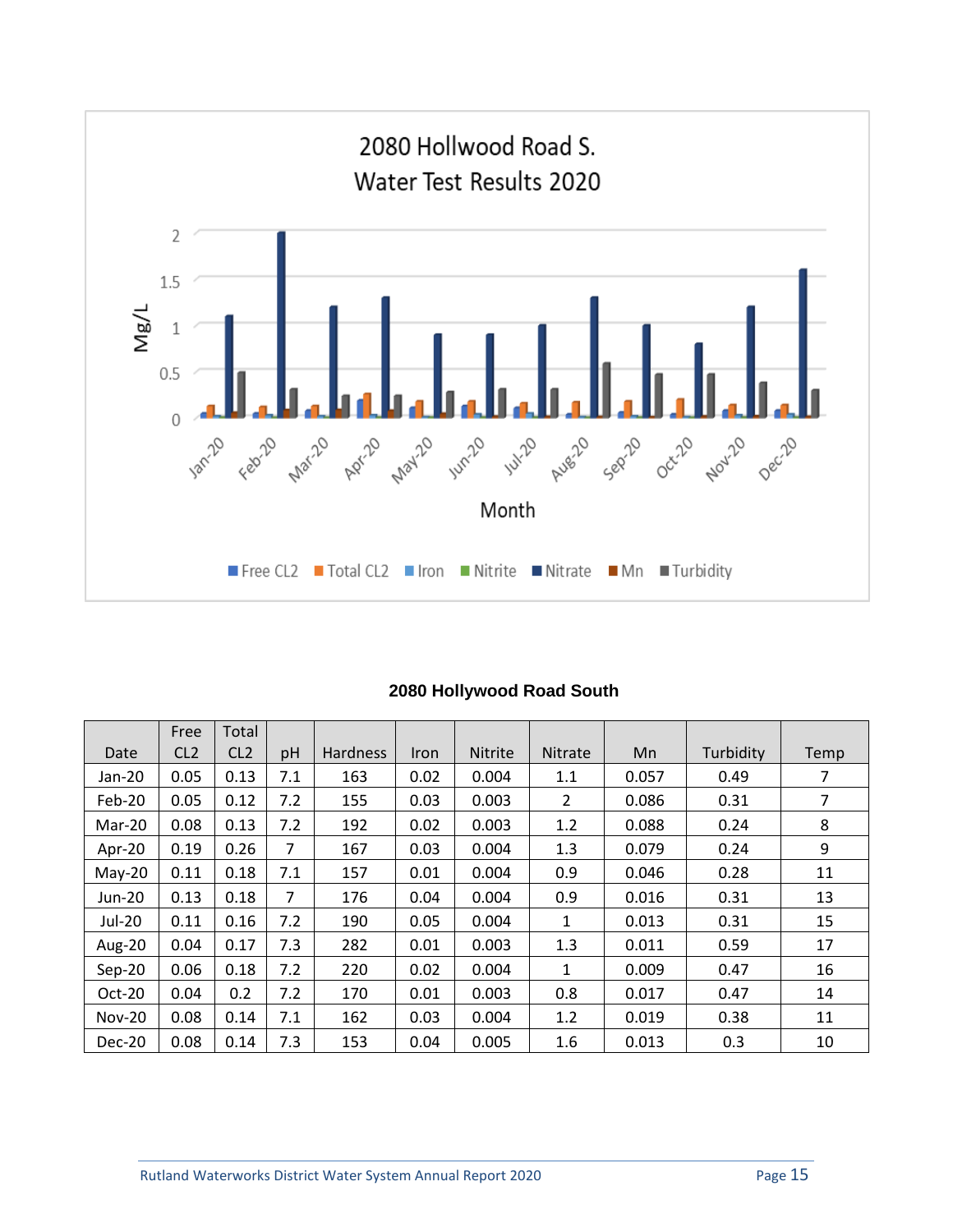

|               | Free            | Total           |     |                 |             |                |         |       |           |      |
|---------------|-----------------|-----------------|-----|-----------------|-------------|----------------|---------|-------|-----------|------|
| Date          | CL <sub>2</sub> | CL <sub>2</sub> | pH  | <b>Hardness</b> | <b>Iron</b> | <b>Nitrite</b> | Nitrate | Mn    | Turbidity | Temp |
| Jan-20        | 0.13            | 0.21            | 7.1 | 131             | 0.03        | 0.004          | 1.7     | 0.059 | 0.51      | 9    |
| Feb-20        | 0.37            | 0.45            | 7   | 145             | 0.05        | 0.002          | 2.3     | 0.07  | 0.33      | 10   |
| Mar-20        | 0.31            | 0.36            | 7   | 187             | 0.01        | 0.004          | 1.5     | 0.08  | 0.25      | 10   |
| Apr-20        | 0.25            | 0.31            | 7   | 170             | 0.02        | 0.005          | 1.3     | 0.079 | 0.25      | 11   |
| May-20        | 0.15            | 0.2             | 7.1 | 169             | 0.01        | 0.004          | 1.6     | 0.05  | 0.31      | 13   |
| <b>Jun-20</b> | 0.1             | 0.16            | 7.1 | 161             | 0.02        | 0.006          | 1.2     | 0.011 | 0.33      | 13   |
| <b>Jul-20</b> | 0.19            | 0.25            | 7.1 | 193             | 0.01        | 0.005          | 1.1     | 0.015 | 0.32      | 13   |
| Aug-20        | 0.06            | 0.16            | 7.3 | 223             | 0.02        | 0.002          | 1.3     | 0.018 | 0.61      | 14   |
| $Sep-20$      | 0.07            | 0.18            | 7.2 | 195             | 0.03        | 0.003          | 0.8     | 0.015 | 0.52      | 14   |
| Oct-20        | 0.17            | 0.33            | 7.2 | 169             | 0.02        | 0.002          | 1.5     | 0.02  | 0.49      | 12   |
| <b>Nov-20</b> | 0.23            | 0.3             | 7   | 157             | 0.01        | 0.004          | 2.5     | 0.019 | 0.38      | 12   |
| Dec-20        | 0.22            | 0.28            | 7.2 | 125             | 0.01        | 0.004          | 1.3     | 0.008 | 0.32      | 10   |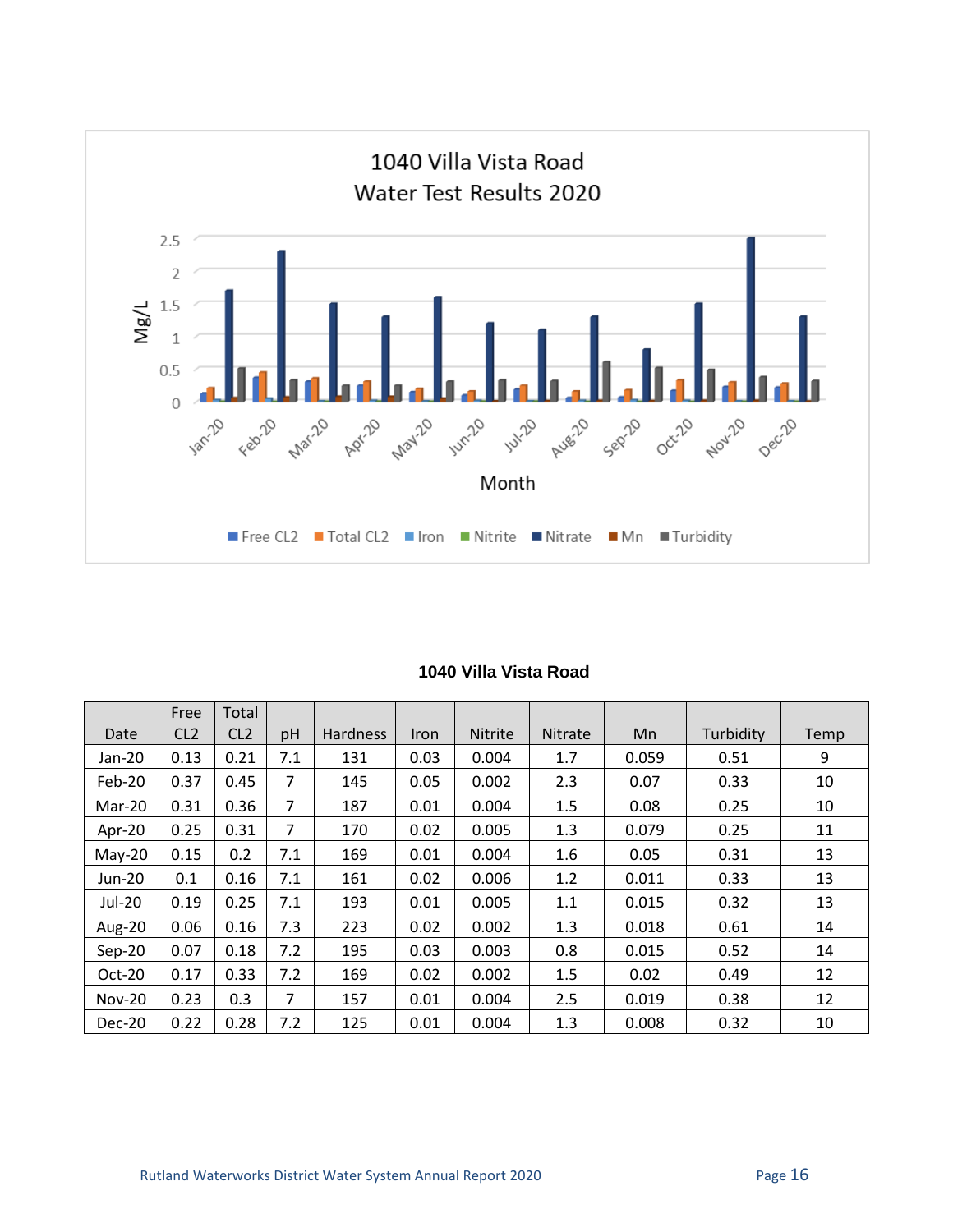# **Appendix B - Bacteriological Results 2020**

## **CARO Independent Lab Testing**

## **Total Coliform – E. coli**

- 1. 200 Dougall Road North
- 2. 420 Pine Road
- 3. 2592 Highway 97 North
- 4. 920 Saskatoon Road
- 5. 2080 Hollywood Road South
- 6. 1040 Villa Vista Road
- 7. 200 Mallach Road
- 8. 125 Adventure Road
- 9. 705 Kitch Road
- 10. 470 Ziprick Road